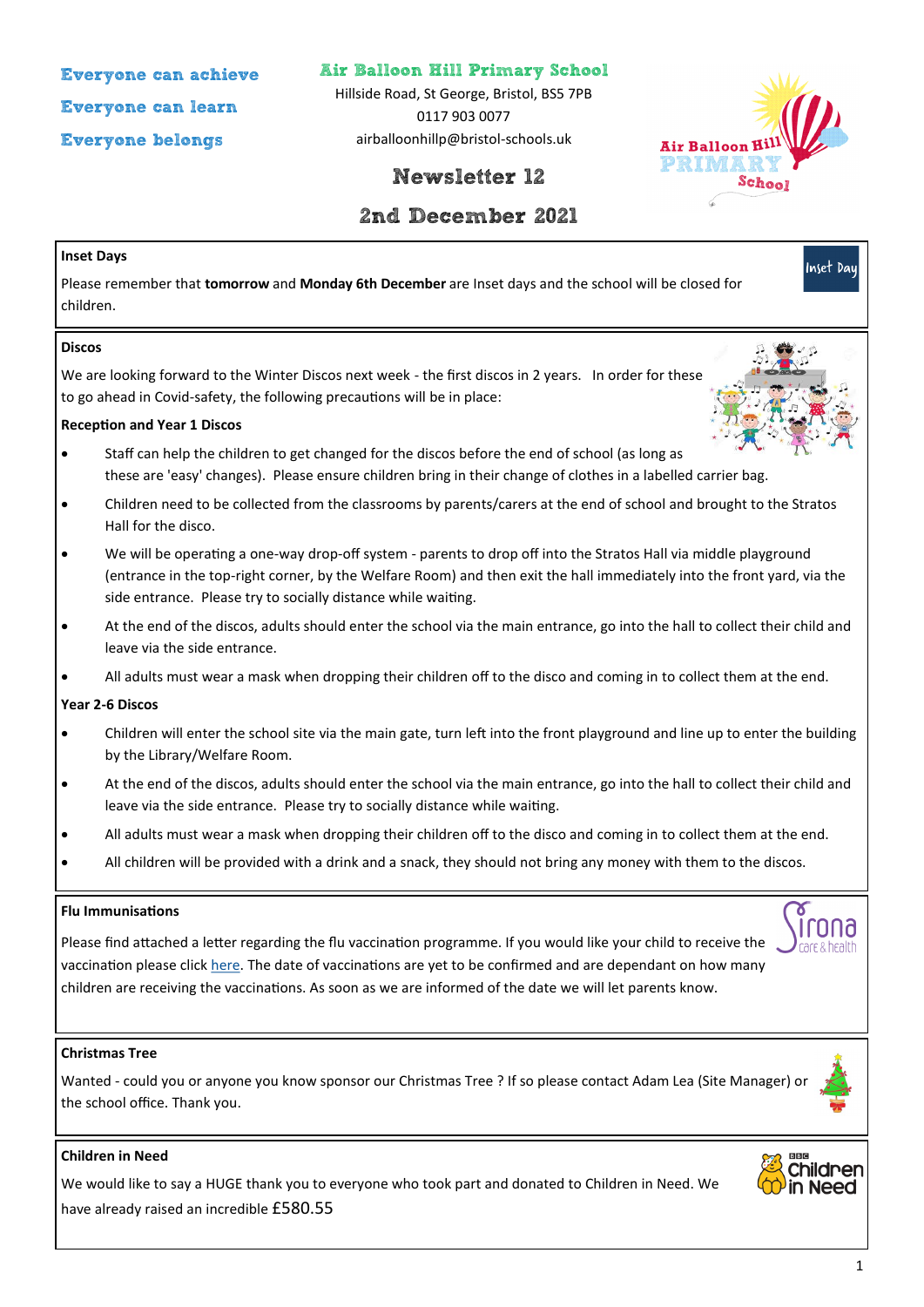## **Foodbank Christmas Appeal**

Every year, we have a Christmas appeal, to support the East Bristol Foodbank and this year we know that they need our help more than ever.

We will have boxes in the main foyer for donations and we will be making regular drop-offs to the foodbank throughout December. Their Christmas Wish List is:

- Christmas Puddings
- Christmas Cakes / Yule Log (or similar)
- Mince Pies (Please check expiry date)
- Crackers (to pull and eat)
- Tins/boxes of festive treats, festive biscuits,
- Cranberry Sauce
- Gravy Granules
- Chocolate Coins, Chocolate Boxes /Sweet selection boxes
- Stuffing Mix
- Tins of Salmon / Cured Ham

They would also welcome donations of gifts that they can give out for Christmas - so would welcome any children's gifts, books or colouring books and toiletry gifts for adults.

This wish list is in addition to the items that they need all year round, so donations of tea, coffee, toilet rolls, toiletry items (deodorant, shower gel, tooth paste etc) laundry products, baby supplies (nappies, wipes, food), cereal, soup, pasta, rice, tinned meat, veg and fruit, UHT milk and fruit juice are also needed.

If you can help by adding an extra item or two to your shopping over the coming weeks and dropping it off in the foyer, we know the team of volunteers at the Kingswood Foodbank and everyone who receives your donations will be extremely grateful. The last day for collections will be Monday 13th December.

#### **Employment Opportunities at Air Balloon Hill Primary School**

Please visit the vacancies section of the school website to view our current job opportunities.

[www.abhps.com/vacancies](http://www.abhps.com/vacancies)

[https://www.eteach.com/schools/air](https://www.eteach.com/schools/air-balloon-hill-primary-school-24934)-balloon-hill-primary-school-24934



toodk

Air Balloon Hill Primary School is committed to safeguarding and promoting the welfare of children and young people and expects all staff and volunteers to share this commitment.

An enhanced Disclosure and Barring Service Check is required for this position.

We particularly welcome applications from underrepresented groups including, ethnicity, gender, transgender, age, disability, sexual orientation or religion.

#### **Consultation on improvements to the number 2 bus route (A37/A4018)**

Bristol City Council is asking residents, commuters and business owners for their views on the proposed improvements to the number 2 bus route (A37/A4018).



To make it easier to understand the proposals, we have divided the route into three areas: North, Central and South. In the survey citizens will be able to view the proposed improvements and answer some questions about each section of the route. There are also images of what some areas might look like where there are proposals to improve public space and alternative route maps so people can see how traffic will move around the area. The consultation is open until 28 January 2022.